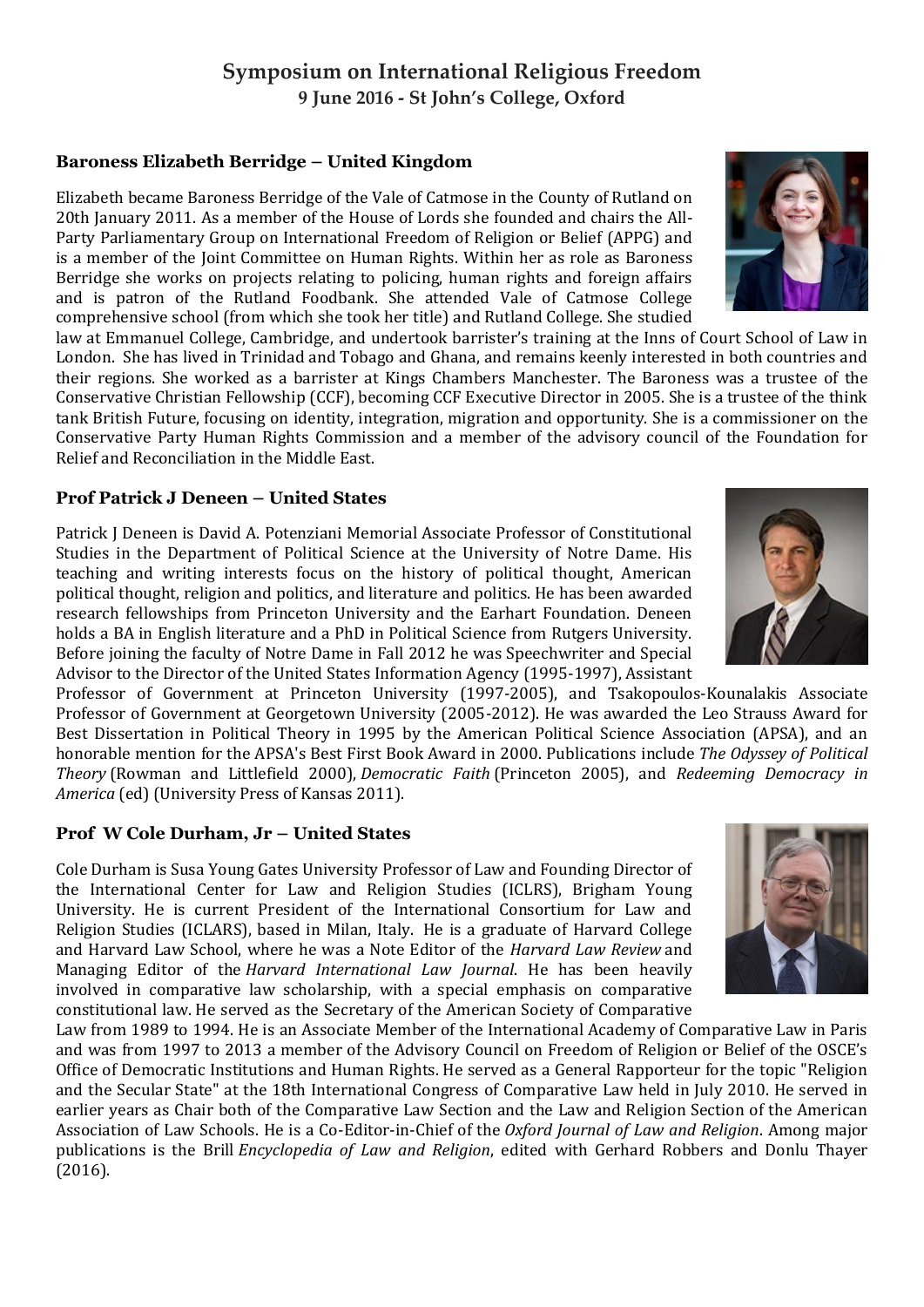# **Symposium on International Religious Freedom 9 June 2016 - St John's College, Oxford**

### **Prof Richard Ekins – United Kingdom**

Professor Richard Ekins is Tutorial Fellow in Law at St John's College, University of Oxford. He also holds a fractional appointment in the TC Beirne School of Law, Australia. He studied law and political science as an undergraduate at The University of Auckland. After serving for two years as a Judges' Clerk in the High Court of New Zealand at Auckland, he undertook graduate studies in legal philosophy at Balliol College in Oxford, receiving the BCL (Distinction 2004), the MPhil (Distinction 2005), and the DPhil (2009). He taught for several years in Auckland before moving back to Oxford in 2012. His research interests are in constitutional law and theory and in political and legal philosophy, with a particular focus on the exercise of legislative

authority. Publications include 'Legislating Proportionately' in G Huscroft, B Miller and G Webber (eds), *Proportionality and the Rule of Law: Rights, Justification, Reasoning* (CUP 2014), 'Constitutional Principle in the Laws of the Commonwealth' in R George and J Keown (eds), *Reason, Morality and Law: The Jurisprudence of John Finnis* (OUP 2013), 'Interpretive Choice in Statutory Interpretation' (2014) 59 *American Journal of Jurisprudence* 1-24, 'Updating the Meaning of Violence' (2013) 129 *Law Quarterly Review* 17-21, and 'How to Be a Free People' (2013) 58 *American Journal of Jurisprudence* 163-182.

#### **Prof Nazila Ghanea – United Kingdom**

Nazila Ghanea, BA Keele, MA Leeds, PhD Keele, MA Oxon, is Associate Professor in International Human Rights Law, University of Oxford, and Member, OSCE Advisory Panel of Experts on Freedom of Religion or Belief. She was the founding editor of the *International Journal of Religion and Human Rights* and now serves on its Editorial Board as well as the Advisory Board of the *Oxford Journal of Law and Religion*. She has been a visiting academic at a number of institutions including Columbia and NYU, and she previously taught at the University of London and Keele University, UK and in China. Professor Ghanea's research spans freedom of religion or belief, the protection

of identities in international human rights, and human rights in the Middle East. Her publications include nine books, five UN publications, and a number of journal articles and reports. She has acted as a human rights consultant/expert for a number of governments, the UN, UNESCO, OSCE, Commonwealth, Council of Europe, and the EU. She has facilitated international human rights law training for a range of professional bodies around the world, lectured widely and carried out first hand human rights field research in a number of countries including Malaysia, Qatar, the United Arab Emirates and the United Kingdom.

#### **Prof Robert P George – United States**

Robert P George was from 2012-2016 Commissioner (and twice Chair) of the United Stated Commission for International Religious Freedom. He is McCormick Professor of Jurisprudence at Princeton University, where he lectures on constitutional interpretation, civil liberties and philosophy of law and serves as director of the James Madison Program in American Ideals and Institutions. He is the Herbert W. Vaughan senior fellow of the Witherspoon Institute, a senior fellow at the Hoover Institution, and a Visiting Professor at Harvard Law School. A graduate of Swarthmore College,

Harvard Divinity School, and Harvard Law School, he was a Judicial Fellow of the US Supreme Court and member of the President's Council on Bioethics and of the UNESCO's World Commission on the Ethics of Scientific Knowledge and Technology. Among his many publications is *Making Men Moral: Civil: Liberties and Public Morality* (OUP 1993), completed as a Visiting Fellow in Law at Oxford University, where he received a doctorate in Philosophy. Among many honors are the Becket Fund's Canterbury Medal, the Honorific Medal for the Defense of Human Rights of the Republic of Poland, the US Presidential Citizens Medal, the Sidney Hook Memorial Award of the National Association of Scholars, the Philip Merrill Award of the American Council of Trustees and Alumni, the Bradley Prize for Intellectual and Civic Achievement, and the Stanley Kelley, Jr. Teaching Award from Princeton's Department of Politics.